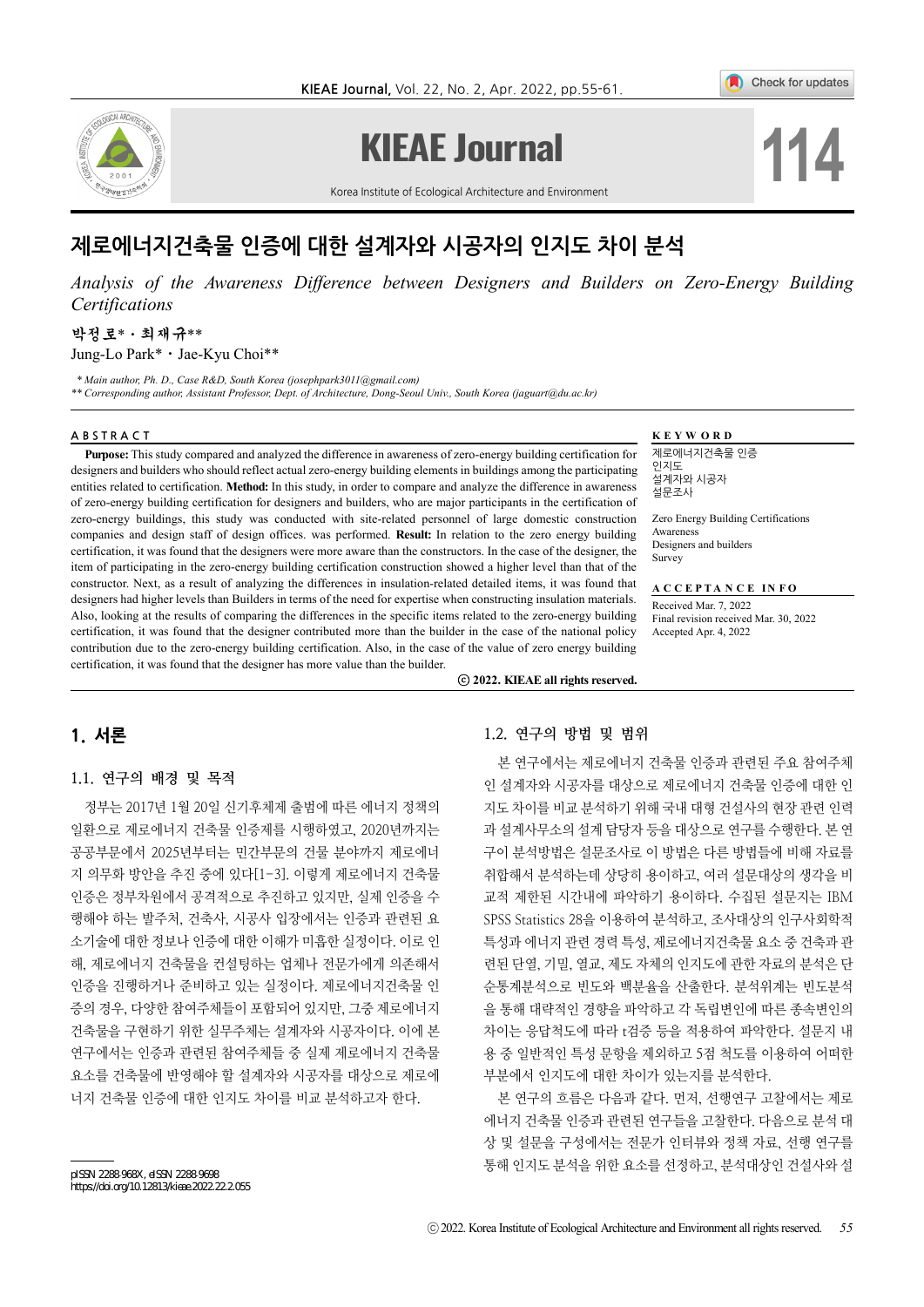계사무소에 배포할 설문지를 구성한다. 그리고 구성된 설문지를 배 포하고 수거한 후, 수거된 자료를 정리한다. 인지도 차이 분석에서 는 설문 응답자의 일반적 특성과 건물 에너지 경력에 대한 특성을 분 석하고, 두 집단 간의 단열, 기밀, 열교, 제도 등에 대한 인지도 차이 를 비교분석한다. 마지막으로, 본 연구의 결론과 향후 연구방향을 나타내는 순서로 진행한다.

# 2. 선행연구 고찰

제로에너지 건축물 인증과 관련된 연구와 관련되어서는 다양한 연구들은 진행이 되지는 않았지만, 주로 요소기술, 정책, 사례 등의 연구들이 진행되었다.

전지운[4]의 연구에서는 비주거용 국내 건축물을 대상으로 하 여 제로에너지건축물 본인증 중 ZEB 5등급을 받은 사례를 분석하 였다. 분석을 통해 적용된 사례들에 대한 패시브, 액티브, 신재생 에너지 적용 기술 사항들과 설계기법을 평가하였다. ECO2 프로 그램을 이용하여 건물 에너지 해석을 실시하였으며, 추가적으로 ECOTECT와 FLUENT 프로그램을 이용하여 ECO2의 부족한 부 분을 해결하였다. 함정훈[5]은 업무용 공공건축물을 주요 대상으 로 ECO2 프로그램을 이용하여 에너지 성능을 분석하였고, 이를 통해 제로에너지건축물 인증요건 중 신재생에너지 충족 및 대안 을 위한 요소기술 및 설계가이드를 제안하였다. 사용기[6]의 연구 에서는 민관합동 분양아파트 건설사업을 대상으로 하여 제로에너 지건축물 인증을 위해 발생할 수 있는 최적의 기술요소에 대한 산 정, 추가공사비, 생애주기별 에너지 절감비용을 비교분석을 진행 하였다. 이러한 비교분석을 통해 생애주기동안에의 비용가치를 분석하여 에너지 비용에 대한 절감 효과를 확인하고자 하였으며, 가산비에 대한 적정성을 분석하였다. 이순명[7]은 제로에너지건 축물과 관련한 필요 요소, 프로세스, 타당성 검토 방안을 제안하였 고, 제안된 제로에너지건축물 계획 방법의 검증을 위해 에너지 시 뮬레이션을 활용하여 기본설계 시점의 계획으로 건물의 형태에 따른 에너지 생산량과 소비량의 변화, 비용 편익 분석을 실시하였 다. 이렇게 제로에너지 건축물 인증과 관련해서 요소기술, 제로에 너지 건축물 계획, 제로에너지 건축물 사례, 비용 분석 등의 연구 를 수행하였으나, 참여주체와 관련된 접근은 전무한 실정이다. 이 러한 상황에서 제로에너지 건축물을 구현해야 할 시공자와 설계 자 측면의 제로에너지 건축물 인증제도에 관한 인지도 연구는 의 의가 있다고 할 수 있다.

## 3. 설문조사 개요 및 항목

### 3.1. 설문조사 개요

제로에너지 건축물 인증과 제로에너지 건축물 구현을 위해 필수 적인 요소들(단열, 기밀 등)과 제로에너지건축물 인증에 대한 인지 도를 분석하기 위해 설문조사를 실시하였다. 설문 대상은 설계자와 시공자를 대상으로 설정하여 설문지를 배포하였다. 설문은 2020년 7월부터 2021년 3월까지 약 9개월 정도에 걸쳐, 온라인 설문조사 형

태로 작성하여 배포 후, 수거를 진행하였다. 본 연구는 제로에너지 건축물에 대한 인지도 분석이므로, 분석결과에 대한 신뢰도와 객관 성을 높이기 위해 회수된 설문지 중 건물 에너지와 관련된 프로젝트 에 참여를 하지 않은 설계자와 시공자의 설문지들과 설문 답변이 제 대로 되지 않은 설문지들을 제외한 총 110부의 설문지를 분석에 활 용하였다.

#### 3.2. 설문조사 항목

설계자와 시공자의 인지도 비교를 위한 설문조사를 위해 다음의 항목을 설정하였다(Table 1. 참조). 먼저 일반적인 설문응답자의 특성을 파악하기 위해 설문 응답자의 기본적인 조사 항목으로는 설 문 응답자의 일반적인 특성, 에너지 관련 경력 특성을 구성하였다. 다음으로 설계자와 시공자의 인지도 비교분석을 위한 항목으로 제 로에너지건축물인증의 건축부문과 관련해서 중요한 사항인 단열, 기밀, 열교에 대한 항목과 인증제도 자체에 대한 항목으로 구성하 였다.

*Table 1. Contents of survey*

|                                   | <b>Divisions</b>                               | <b>Detailed</b> contents                                                                                                                                                                                                                                                                  | No. of<br>questions |
|-----------------------------------|------------------------------------------------|-------------------------------------------------------------------------------------------------------------------------------------------------------------------------------------------------------------------------------------------------------------------------------------------|---------------------|
|                                   | General feature                                | Age, Education, Total<br>sales, Career, National<br>qualifications (overlap),<br>Total floor area (working)                                                                                                                                                                               | 6                   |
|                                   | Career-Related feature in<br>the Energy Sector | Building energy efficiency<br>certification of the<br>worksite,<br>Number of participating in<br>energy-saving design<br>standard construction,<br>Number of participation in<br>main certifications.<br>Number of participation in<br>zero energy building<br>certification construction | 4                   |
|                                   | Insulation                                     | Insulation measures,<br>Construction methods.<br>Classification. Allowable<br>thickness differences, etc.                                                                                                                                                                                 | 8                   |
| <b>Zero</b><br>energy<br>building | Airtightness                                   | Confidentiality measures,<br>construction methods.<br>materials, specification<br>standards, etc.                                                                                                                                                                                         | 5                   |
| certification                     | Thermal<br>bridge                              | Thermal bridge prevention,<br>construction method,<br>construction management,<br>etc.                                                                                                                                                                                                    | 5                   |
|                                   | System                                         | Materiality, Relevant laws<br>and systems, Contribution<br>to national policy, etc.                                                                                                                                                                                                       | 6                   |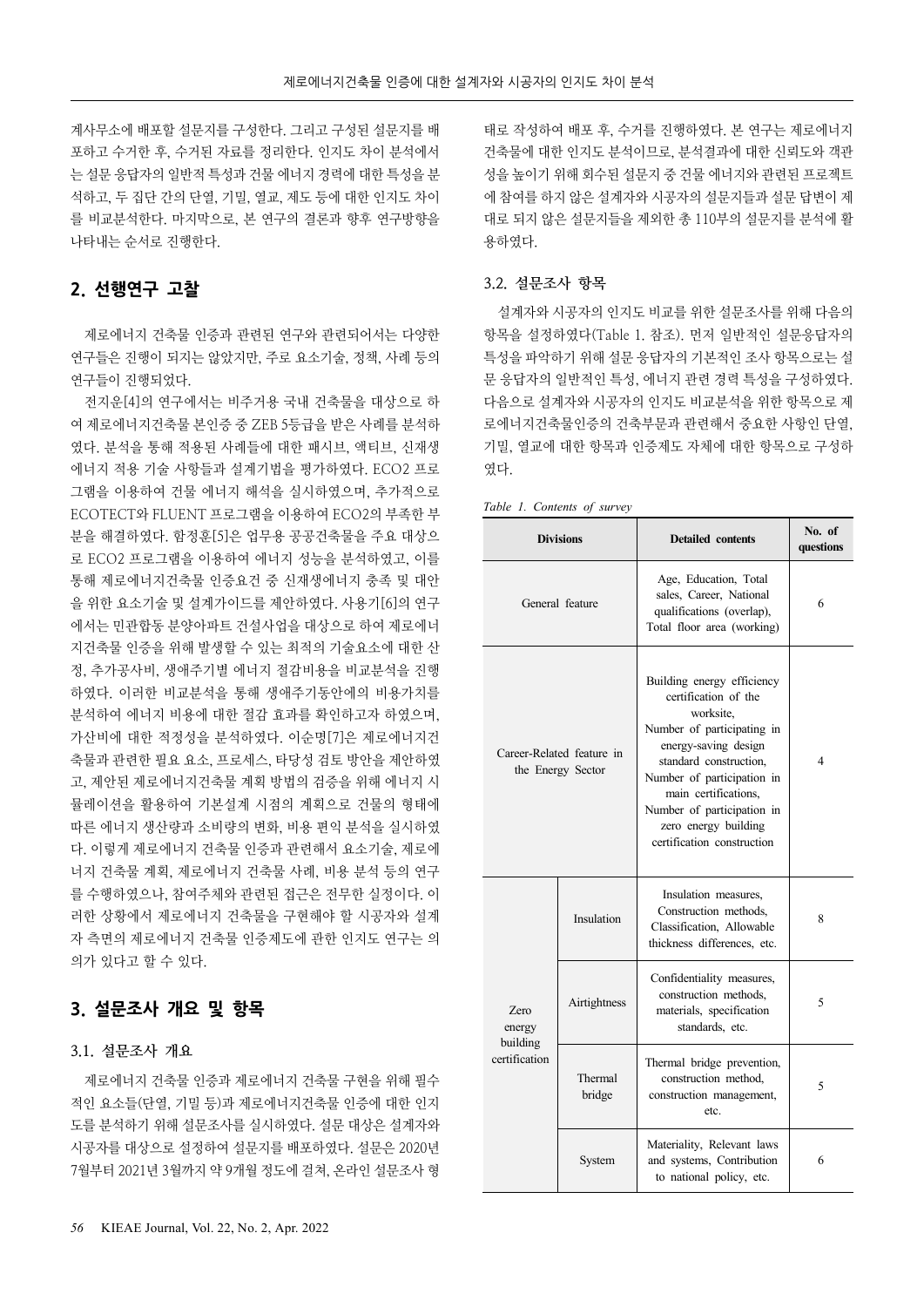# 4. 인지도 차이 분석 결과

#### 4.1. 설문대상의 일반적인 특성

설문대상의 일반적인 특성은 Table 2.와 같이, 연령, 교육수준, 종 사하는 회사의 총 매출액 정도, 경력, 국가자격 보유 여부(중복 포 함), 현재 맡고 있는 현장의 연면적으로 항목을 설정하여 조사하였 다. 연령대를 보면, 시공자의 경우, 40대가 38%로 가장 높았으나, 설 계자의 경우, 50대가 43%로 가장 높은 비율을 보였다. 학력의 경우, 설계자와 시공자 모두 대졸자가 가장 높은 비율을 차지하였다. 현재

|  |  | Table 2. General feature of groups |  |  |  |
|--|--|------------------------------------|--|--|--|
|--|--|------------------------------------|--|--|--|

종사하는 회사의 총 매출액의 경우, 건설회사의 매출액 자체가 설계 사무소보다 높으므로, 설계자와 시공자는 반대의 비율을 보였다. 경 력의 경우, 설계자는 30년 이상 경력자가 54%로 가장 높은 비율을 차지하였으며, 시공자는 15년~30년 사이의 경력자가 50%를 차지 하였다.

국가 자격 보유의 경우, 설계자와 시공자 모두 건축기사 자격에 대한 보유 비율이 높은 수준이었으며, 상대적으로 시공자의 건축기 사 자격 보유 비율이 66%로 높은 수준을 차지하였다. 현재 맡고 있 는 현장의 규모는 설계자와 시공자 모두 300세대에서 1,000세대의 주거시설에 대한 비율이 가장 높았다.

|                             | $\checkmark$<br>$\overline{\phantom{0}}$                                                             |                  | <b>Architect</b> |                         | <b>Builder</b> |
|-----------------------------|------------------------------------------------------------------------------------------------------|------------------|------------------|-------------------------|----------------|
|                             | Category                                                                                             | freq.            | ratio            | freq.                   | ratio          |
|                             | Total                                                                                                | 54               | 100%             | 56                      | 100%           |
|                             | 20                                                                                                   | $\overline{2}$   | 4%               | 3                       | 5%             |
|                             | 30                                                                                                   | 1                | 2%               | 16                      | 29%            |
| Age                         | 40                                                                                                   | 10               | 19%              | 21                      | 38%            |
|                             | 50                                                                                                   | 23               | 43%              | 14                      | 25%            |
|                             | Over 60                                                                                              | 18               | 33%              | $\overline{c}$          | 4%             |
|                             | High school graduation                                                                               | $\overline{2}$   | 4%               | $\overline{c}$          | 4%             |
|                             | College graduation                                                                                   | 10               | 19%              | $\overline{c}$          | 4%             |
| Education                   | University graduation                                                                                | 35               | 65%              | 45                      | 80%            |
|                             | Graduate graduation                                                                                  | $\overline{7}$   | 13%              | $\tau$                  | 13%            |
|                             | 1 billion won~Less than 5 billion won                                                                | $\mathbf{1}$     | 2%               | 1                       | $2\%$          |
|                             | 5 billion won~Less than 10 billion won                                                               | $\overline{2}$   | 4%               | $\boldsymbol{0}$        | $0\%$          |
|                             | 10 billion won~Less than 50 billion won                                                              | 40               | 74%              | 1                       | $2\%$          |
|                             | 50 billion won~Less than 100 billion won                                                             | $\overline{4}$   | 7%               | $\mathbf{1}$            | $2\%$          |
| Total sales                 | 100 billion won~Less than 500 billion won                                                            | $\overline{3}$   | 6%               | 5                       | 9%             |
|                             | 500 billion won~Less than 1 trillion                                                                 | $\mathbf{1}$     | 2%               | 9                       | 16%            |
|                             | Over 1 trillion                                                                                      | $\overline{3}$   | 6%               | 39                      | 70%            |
|                             | Others                                                                                               | 3                | 6%               | $\mathbf{0}$            | $0\%$          |
|                             | Less than 5 years                                                                                    | $\tau$           | 13%              | 8                       | 14%            |
|                             | More than 5 years~less than 10 years                                                                 | $\mathbf{0}$     | 0%               | 12                      | 21%            |
|                             | More than 10 years~less than 15 years                                                                | 1                | 2%               | 5                       | 9%             |
| Career                      | More than 15 years~less than 20 years                                                                | 6                | 11%              | 13                      | 23%            |
|                             | More than 20 years~less than 25 years                                                                | 11               | 20%              | 15                      | 27%            |
|                             | More than 25 years~less than 30 years                                                                | $\boldsymbol{0}$ | 0%               | $\boldsymbol{0}$        | $0\%$          |
|                             | More than 30 years                                                                                   |                  | 54%              | 3                       | 5%             |
|                             | Industrial engineer architecture                                                                     | 7                | 13%              | 1                       | $2\%$          |
|                             | Engineer architecture                                                                                | 20               | 37%              | 37                      | 66%            |
|                             | Architect                                                                                            | 4                | 7%               | $\mathbf{0}$            | $0\%$          |
|                             | Engineer construction material testing                                                               | $\mathbf{0}$     | 0%               | $\mathbf{1}$            | 2%             |
| National                    | Engineer construction safety                                                                         | $\boldsymbol{0}$ | 0%               | 1                       | $2\%$          |
| qualifications<br>(overlap) | Engineer building facilities                                                                         | $\overline{c}$   | 4%               | $\boldsymbol{0}$        | $0\%$          |
|                             | Building energy assessor                                                                             | $\mathbf{1}$     | 2%               | $\mathbf{1}$            | $2\%$          |
|                             | Professional engineer architectural execution                                                        | 12               | 22%              | 8                       | 14%            |
|                             | Professional engineer construction equipment                                                         | $\mathbf{1}$     | 2%               | $\boldsymbol{0}$        | $0\%$          |
|                             | others                                                                                               | 12               | 22%              | $\tau$                  | 13%            |
|                             | Less than $500 \text{ m}^3$                                                                          | $\mathbf{1}$     | 2%               | 1                       | $2\%$          |
|                             | Total non-residential floor area of 100,000m <sup>2</sup> or more                                    | $\mathbf{1}$     | 2%               | $\overline{c}$          | 4%             |
|                             | Total non-residential total area of 10,000m <sup>3</sup> or more and less than 100,000m <sup>3</sup> | 5                | 9%               | 7                       | 13%            |
| Total floor                 | Total non-residential floor area less than 3,000m <sup>*</sup>                                       | $\overline{2}$   | 4%               | 1                       | 2%             |
| area                        | Total non-residential total floor area of $3,000m$ or more and less than $10,000m$                   | 6                | 11%              | 6                       | 11%            |
| (working)                   | Residential units : More than 1,000                                                                  | 9                | 17%              | 10                      | 18%            |
|                             | Residential units: more than 300 to less than 1000                                                   | 22               | 41%              | 21                      | 38%            |
|                             | Residential units : 30 or more to less than 300                                                      | $\mathfrak{Z}$   | 6%               | $\overline{\mathbf{c}}$ | 4%             |
|                             | Others                                                                                               | $\sqrt{5}$       | 9%               | 5                       | 9%             |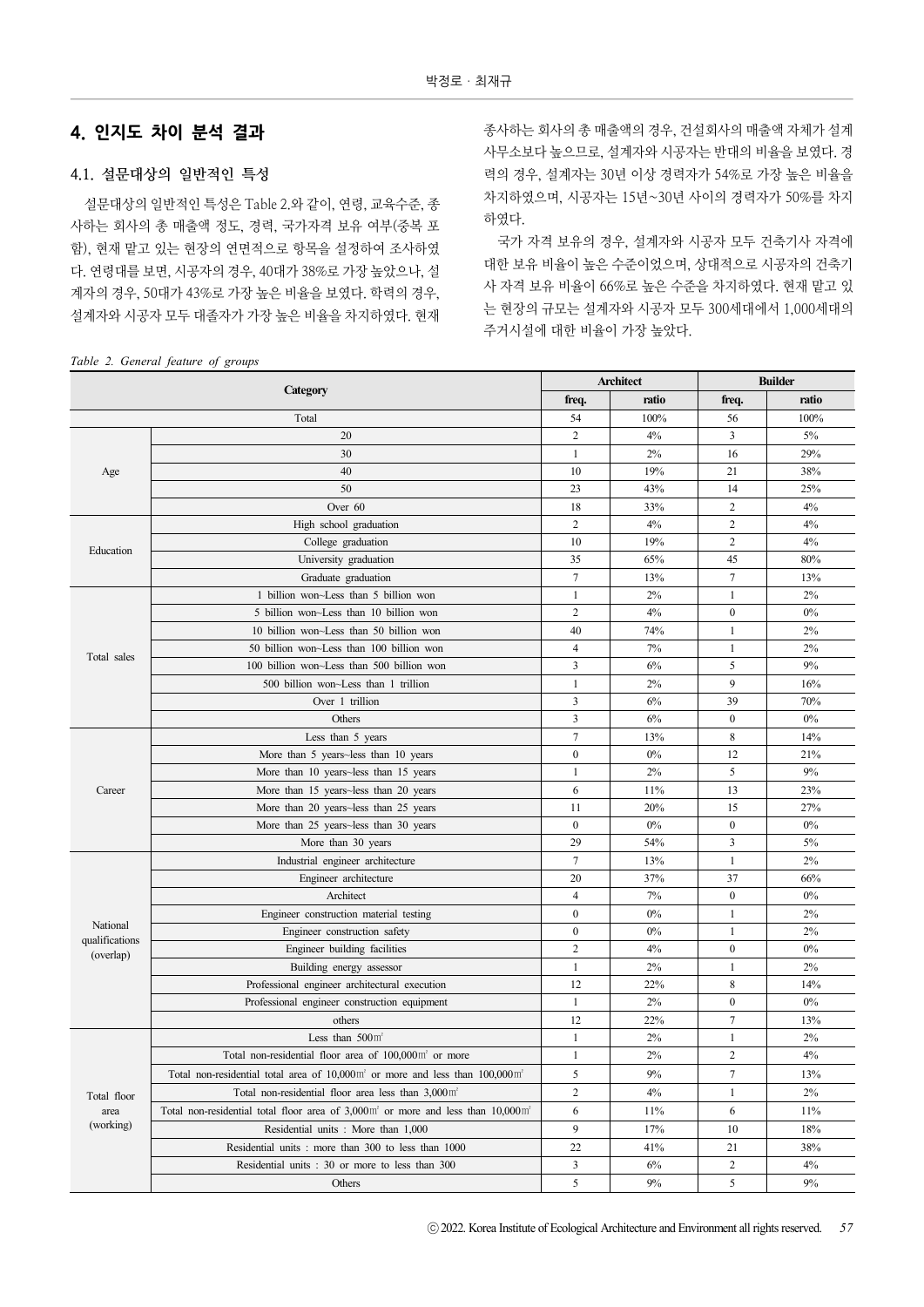#### 4.2. 설문대상의 에너지 관련 경력 특성

본 연구는 일반적인 건설분야를 대상으로 하는 것이 아닌, 건물 에너지와 관련된 종사자들에 대한 분석이므로, 에너지 분야와 관련 된 경력을 추가하여 설문조사를 실시하였다. Table 3.을 보면, 먼저, 현재 맡고 있는 프로젝트의 건축물 에너지 효율 등급 항목의 경우, 설계자와 시공자 모두 1등급의 비율이 높았으며, 다음으로 1+등급 순으로 나타났다.

다음으로 에너지 절약설계기준 대상 건축물의 건축공사 프로젝 트에 참여한 횟수를 살펴보면, 설계자는 응답자의 절반 정도가 1~3 회 정도 참여한 것으로 나타났고, 시공자의 경우, 68% 정도가 1~5 회 정도 참여한 경력이 있는 것으로 나타났다. 건축물 에너지 효율등 급 인증(본인증) 대상 건축물의 프로젝트에 참여한 횟수를 살펴보 면, 설계자와 시공자 모두 1~3회 정도 참여한 비율이 높았다. 마지 막으로 제로에너지건축물 인증에 참여한 횟수는 설계자와 시공자 모두 절반 정도의 응답자가 참여한 것으로 나타났다.

|                                  | Category        |                | <b>Architect</b> | <b>Builder</b> |       |  |
|----------------------------------|-----------------|----------------|------------------|----------------|-------|--|
|                                  |                 | freq.          | ratio            | freq.          | ratio |  |
| Total                            |                 | 54             | 100%             | 56             | 100%  |  |
|                                  | $1++$ or higher | $\overline{2}$ | $4\%$            | $\overline{2}$ | $4\%$ |  |
|                                  | $1+$            | 7              | 13%              | 15             | 27%   |  |
| Building energy<br>efficiency    | $\mathbf{1}$    | 29             | 54%              | 29             | 52%   |  |
| certification of<br>the worksite | $\overline{2}$  | 5              | 9%               | 3              | 5%    |  |
|                                  | Less than 3     | 1              | 2%               | $\overline{c}$ | 4%    |  |
|                                  | Others          | 10             | 19%              | 5              | 9%    |  |
|                                  | $\theta$        | 6              | 11%              | 13             | 23%   |  |
| Number of<br>participating in    | $1\sim3$        | 29             | 54%              | 21             | 38%   |  |
| energy-saving                    | $4 - 5$         | 9              | 17%              | 17             | 30%   |  |
| design standard<br>construction  | $6 - 10$        | 9              | 17%              | 5              | 9%    |  |
|                                  | 11 or more      | 1              | 2%               | $\Omega$       | $0\%$ |  |
|                                  | $\mathbf{0}$    | 7              | 13%              | 12             | 21%   |  |
| Number of                        | $1 - 3$         | 33             | 61%              | 30             | 54%   |  |
| participation in<br>main         | $4 - 5$         | 8              | 15%              | 12             | 21%   |  |
| certifications                   | $6 - 10$        | 5              | 9%               | $\overline{c}$ | 4%    |  |
|                                  | 11 or more      | 1              | 2%               | $\Omega$       | $0\%$ |  |
|                                  | $\mathbf{0}$    | 26             | 48%              | 37             | 66%   |  |
| Number of                        | $\mathbf{1}$    | 12             | 22%              | 13             | 23%   |  |
| participation in<br>zero energy  | $\overline{2}$  | 5              | 9%               | 3              | 5%    |  |
| building<br>certification        | 3               | 8              | 15%              | 1              | 2%    |  |
| construction                     | $\overline{4}$  | $\theta$       | $0\%$            | 2              | 4%    |  |
|                                  | 5 or more       | 3              | 6%               | $\mathbf{0}$   | 0%    |  |

*Table 3. Career-Related feature in the Energy Sector*

#### 4.3. 집단 간의 차이 분석

두 집단 간의 에너지 관련 경력에 따른 차이를 살펴보기 위해 독립 표본 t 검정을 실시하였으며, 그 결과는 Table 4.와 같다. 통계분석결 과에서의 t값은 두 집단의 평균 차이가 있는지 검증하기 위한 통계 량을 말하고, sig값(p값)은 유의확률을 말한다. Sig값에 대한 기준은 < 0.001, <0.01,<0.05로 구분할 수 있으며, 값이 낮을수록 더욱더 많 은 차이가 있거나 영향력을 미친다고 분석할 수 있다. 통계적으로 유 의미한 결과로 나타난 항목들만을 살펴보면, 제로에너지건축물인 증 공사에 참여하였다는 항목이 설계자의 경우, 1.13으로 시공자인 0.54에 비해 높은 수준을 보였다. 이는 설계자의 경우, 시공자에 비 해 프로젝트 수행기간이 짧아, 제로에너지인증에 대한 참여횟수가 상대적으로 많기 때문인 것으로 보여지며, 일반적인 특성에서 보면, 설문응답을 한 설계자 집단의 연령대자체도 시공자 집단에 비해 높 기 때문인 것으로 판단된다. 통계적으로 유의미하지는 않았지만, 에 너지절약설계기준 대상 건축물의 건축공사 현장 참여 항목과 건축 물에너지효율등급(본인증) 대상 건축물의 공사현장 참여 항목에 대 해서도 시공자보다 설계자의 참여가 더 높았던 것으로 나타났다.

*Table 4. Difference of participation in zero energy building certification*

|                                                                                 | <b>Architect</b> |                                     |             | <b>Builder</b>                      |             |       |
|---------------------------------------------------------------------------------|------------------|-------------------------------------|-------------|-------------------------------------|-------------|-------|
| <b>Category</b>                                                                 | <b>Mean</b>      | <b>Standard</b><br><b>Deviation</b> | <b>Mean</b> | <b>Standard</b><br><b>Deviation</b> | $\mathbf t$ | Sig.  |
| Participating<br>in<br>energy-saving<br>design<br>standard<br>construction      | 2.46             | 0.98                                | 2.20        | 0.88                                | 1.445       | 0.345 |
| Participation<br>in main<br>certifications                                      | 2.28             | 0.89                                | 2.04        | 0.72                                | 1.550       | 0.096 |
| Participation<br>in zero<br>energy<br>building<br>certification<br>construction | 1.13             | 1.44                                | 0.54        | 0.95                                | 2.558       | 0.003 |

*Table 5. Difference of Insulation, Airtightness, Thermal bridge, Zero energy building certification*

|                                                    | <b>Architect</b> |                                     | <b>Builder</b> |                                     |          |       |
|----------------------------------------------------|------------------|-------------------------------------|----------------|-------------------------------------|----------|-------|
| Category                                           | <b>Mean</b>      | <b>Standard</b><br><b>Deviation</b> | <b>Mean</b>    | <b>Standard</b><br><b>Deviation</b> | t        | Sig.  |
| Insulation                                         | 3.61             | 4.67                                | 3.52           | 0.53                                | 0.922    | 0.642 |
| Airtightness                                       | 3.19             | 0.83                                | 3.12           | 0.97                                | 0.455    | 0.508 |
| Thermal<br>bridge                                  | 3.43             | 0.72                                | 3.46           | 0.75                                | $-0.273$ | 0.699 |
| <b>Zero</b><br>energy<br>building<br>certification | 3.51             | 0.41                                | 3.42           | 0.59                                | 0.878    | 0.042 |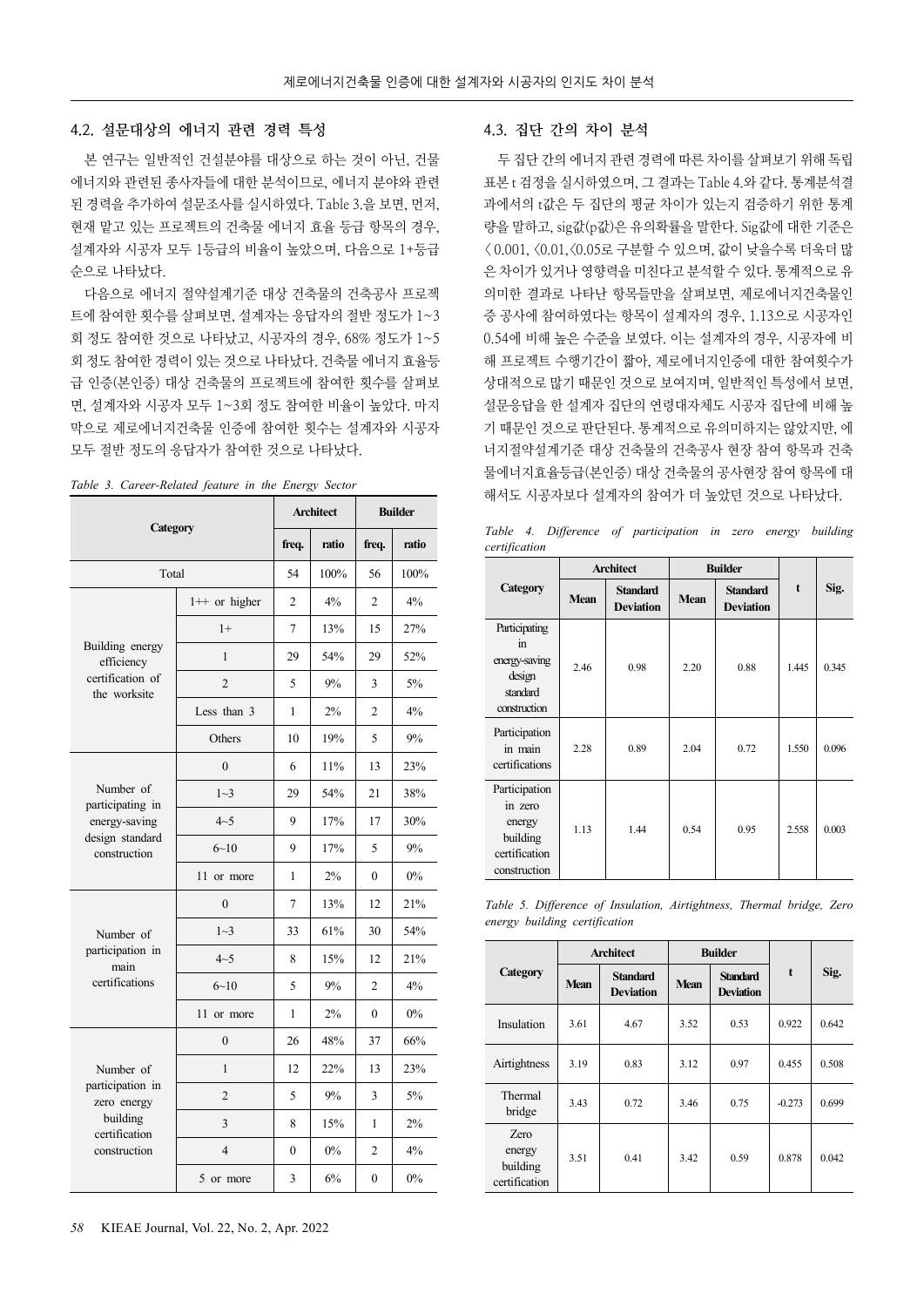다음으로 설계자와 시공자의 단열, 기밀, 열교, 제로에너지건축물 인증의 차이를 살펴보기 위해 독립표본 t 검정을 실시하였으며, 설계 자와 시공자의 단열, 기밀, 열교, 제로에너지건축물인증에 따른 차이 를 비교한 결과는 Table 5.와 같다. 먼저, 통계적으로 유의미한 결과로 나타난 항목을 살펴보면, 제로에너지건축물인증과 관련해서 설계자 가 3.51로 시공자의 3.42에 비해 인지하는 것으로 나타났다. 시공자의 경우, 제로에너지건축물인증에 대해서 어느정도 인지하고 있으나, 현 장 특성상 새로운 기술이나 시방에 대해서 적용하는 것에 대한 거부감 이나 부정적인 인식이 있고, 궁극적으로 인증으로 인한 건축물의 공사 비 상승 요인으로 인해 관심도 자체가 낮기 때문인 것으로 보여진다. 통계적으로 유의미한 결과는 아니지만, 단열 및 기밀과 관련해서는 설 계자가 시공자보다 좀더 높게 인지하는 것으로 나타났고, 열교와 관련 해서는 시공자가 설계자보다 더 높게 인지하는 것으로 나타났다.

#### 4.4. 세부 항목에 대한 집단 간의 차이 분석

다음으로 두 집단 간의 차이를 세부적인 항목으로 살펴보기 위해 단열, 기밀, 열교, 제로에너지건축물인증의 세부항목으로 비교를 하 였다. 먼저, 단열 항목에 따른 두 집단간의 차이를 비교한 결과는 Table 6.과 같다.

두 집단 간의 차이를 보기 위해 독립표본 t 검정을 실시하였으며, 통계적으로 유의미한 결과로 나온 부분만을 살펴보면, 단열재 시공 시 전문성 필요여부에 대한 항목으로 설계자가 4.09로 시공자 3.92 에 비해 높은 것으로 나타났다. 통계적으로 유의미한 결과로 분석되

|                                                                                      | <b>Architect</b> |                                     | <b>Builder</b> |                                     |          |       |  |  |
|--------------------------------------------------------------------------------------|------------------|-------------------------------------|----------------|-------------------------------------|----------|-------|--|--|
| <b>Category</b>                                                                      | <b>Mean</b>      | <b>Standard</b><br><b>Deviation</b> | <b>Mean</b>    | <b>Standard</b><br><b>Deviation</b> | t        | Sig.  |  |  |
| Take action                                                                          | 3.59             | 0.69                                | 3.36           | 0.72                                | 1.748    | 0.908 |  |  |
| Handling and<br>construction<br>method                                               | 3.59             | 0.76                                | 3.53           | 0.74                                | 0.397    | 0.964 |  |  |
| Description of<br>construction<br>method and<br>material<br>properties               | 3.26             | 0.68                                | 3.27           | 0.84                                | $-0.059$ | 0.129 |  |  |
| Classification<br>criteria by<br>grade                                               | 3.33             | 0.70                                | 3.21           | 0.84                                | 0.802    | 0.718 |  |  |
| Permissible<br>thickness<br>difference by<br>grade                                   | 3.24             | 0.75                                | 2.96           | 0.91                                | 1.730    | 0.467 |  |  |
| Importance                                                                           | 4.67             | 0.58                                | 4.55           | 0.63                                | 0.976    | 0.319 |  |  |
| Whether or<br>not<br>professionalism<br>is required for<br>construction              | 4.09             | 0.52                                | 3.92           | 0.78                                | 1.287    | 0.033 |  |  |
| Whether or<br>not there is<br>enough<br>professional<br>manpower for<br>construction | 2.98             | 0.79                                | 3.21           | 0.89                                | -1451    | 0.199 |  |  |

#### *Table 6. Difference of insulation items*

지는 않았지만, 단열조치, 단열재 취급 및 시공방법, 등급별 분류기 준, 등급별 허용두께 차이, 중요도 항목은 설계자가 시공자에 비해 더 높게 인지하는 것으로 나타났다. 반면, 단열재 시공방법 및 재료 등에 대한 설명과 단열 시공을 위한 전문성 항목에 대해서는 시공자 가 설계자보다 높게 인지하는 것으로 나타났다.

설계자의 경우, 상대적으로 시공자에 비해 건축허가 과정 업무를 진행하므로, 건축물에너지절약 설계기준 등에서 요구하는 법적인 기준들에 대한 이해 수준이 높기 때문인 것으로 보여지며, 시공자의 경우, 법적인 단열 기준보다는 시공관련된 사항들의 관심도가 높기 때문에 인지도에 대한 차이가 있는 것으로 보여진다. 이에 상대적으 로 설계자들에게는 단열과 관련된 시공교육 등이 이루어져야 현장 에 맞는 도면들과 상세도가 나올 수 있을 것이고, 시공자 입장에서는 기준들에 대한 지속적인 교육이 필요할 것으로 판단된다.

기밀 세부 항목에 따른 두 집단 간의 차이를 비교한 결과는 Table 7. 과 같다. 통계적으로 유의미한 결과로 나온 부분만을 살펴보면, 기밀과 관련된 교육 항목으로 시공자가 4.27로 설계자 4.03에 비해 높은 것으 로 나타났다. 앞서, 단열 세부항목과는 달리, 기밀과 관련된 부분에서 는 시공자가 설계자에 비해 기밀에 대한 교육이 중요하다고 생각하는 것으로 나타났다. 통계적으로 유의미한 결과는 아니지만, 기밀 계획에

|  |  | Table 7. Difference of airtightness items |  |
|--|--|-------------------------------------------|--|
|  |  |                                           |  |

|                                               | <b>Architect</b> |                                     |             | <b>Builder</b>                      |          |       |
|-----------------------------------------------|------------------|-------------------------------------|-------------|-------------------------------------|----------|-------|
| Category                                      | <b>Mean</b>      | <b>Standard</b><br><b>Deviation</b> | <b>Mean</b> | <b>Standard</b><br><b>Deviation</b> | t        | Sig.  |
| Understanding<br>the plans of<br>airtightness | 3.44             | 0.74                                | 3.37        | 0.90                                | 0.439    | 0.157 |
| Explanation<br>of<br>airtightness             | 2.94             | 1.05                                | 2.86        | 1.17                                | 0.411    | 0.336 |
| Training                                      | 4.03             | 0.58                                | 4.27        | 0.67                                | $-1.920$ | 0.005 |
| Standard<br>and details                       | 3.20             | 0.76                                | 3.28        | 0.85                                | $-0.533$ | 0.380 |
| Understanding<br>of expertise                 | 3.51             | 0.64                                | 3.52        | 0.82                                | $-0.375$ | 0.057 |

*Table 8. Difference of thermal bridge items*

|                                       | <b>Architect</b> |                                     |             | <b>Builder</b>                      |             |       |
|---------------------------------------|------------------|-------------------------------------|-------------|-------------------------------------|-------------|-------|
| Category                              | <b>Mean</b>      | <b>Standard</b><br><b>Deviation</b> | <b>Mean</b> | <b>Standard</b><br><b>Deviation</b> | $\mathbf t$ | Sig.  |
| Understanding<br>of thermal<br>bridge | 3.48             | 0.79                                | 3.33        | 0.76                                | 0.953       | 0.635 |
| Explanation<br>of thermal<br>bridge   | 3.37             | 0.78                                | 3.59        | 0.86                                | $-1.385$    | 0.521 |
| Training                              | 4.01             | 0.56                                | 4.24        | 0.66                                | $-1.880$    | 0.008 |
| Standard<br>and details               | 3.22             | 0.71                                | 3.33        | 0.88                                | $-0.541$    | 0.394 |
| Understanding<br>of expertise         | 3.49             | 0.61                                | 3.49        | 0.80                                | $-0.371$    | 0.052 |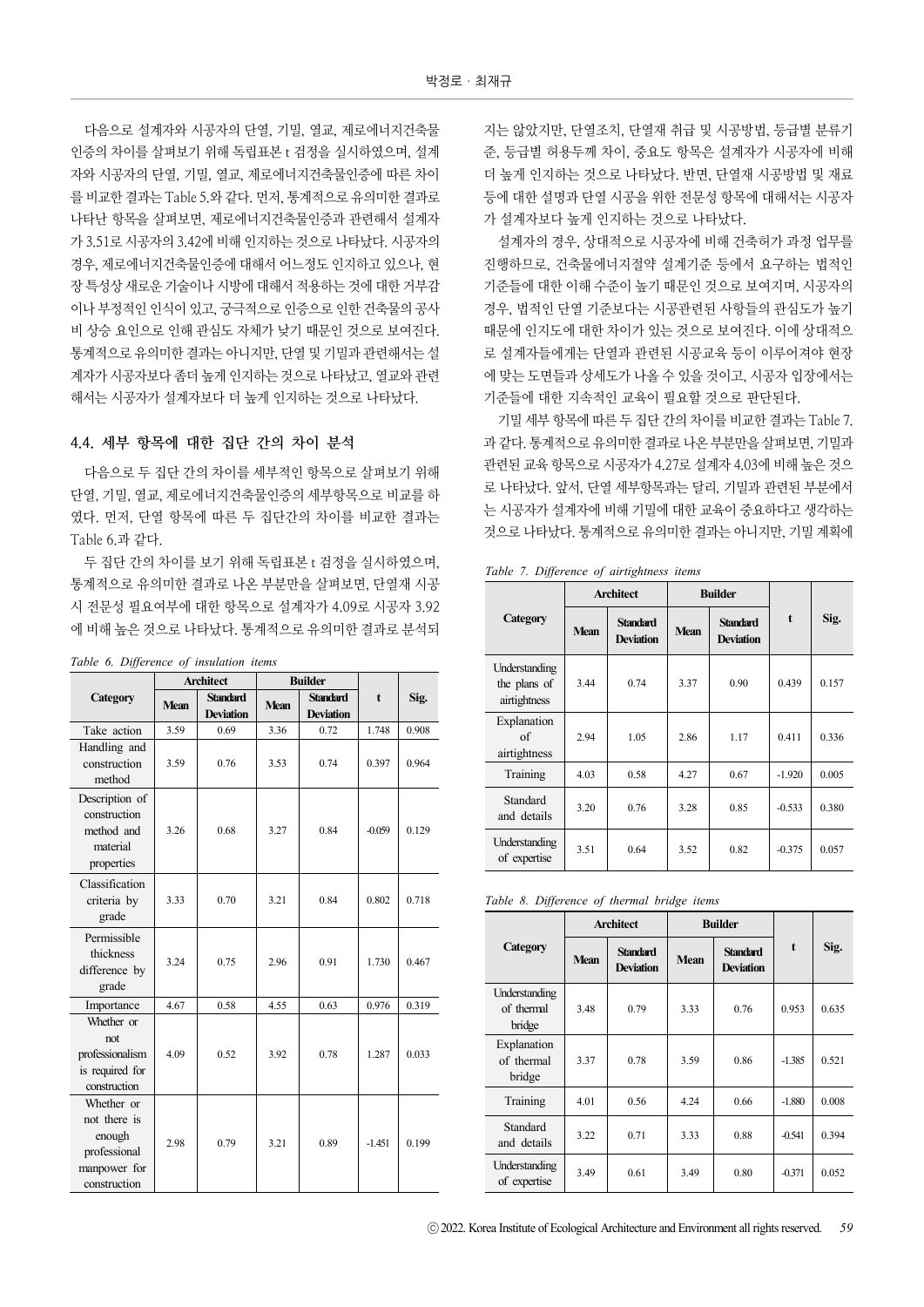대한 이해, 기밀에 대한 설명 항목은 설계자가 시공자에 비해 높게 인지 하는 것으로 나타났고, 기밀 기준 및 상세와 전문 지식은 시공자가 설계 자에 비해 높게 인지하는 것으로 나타났다. 기밀에 대한 사항은 설계자 와 시공자를 대상으로 전문적인 교육이 필요할 것으로 판단된다.

열교와 관련된 세부항목의 두 집단 간의 차이를 분석한 결과는 Table 8.과 같다. 통계적으로 유의미한 항목을 살펴보면, 기밀과 마 찬가지로 열교와 관련된 교육 항목이 시공자가 4.24로 설계자 4.01 에 비해 높은 것으로 나타났다. 전반적으로 시공자 입장에서는 기밀 과 열교와 관련된 교육훈련이 중요하다고 인지하고 있는 것으로 나 타났다. 패시브하우스나 소규모건축시장 등에서는 실제 현장 교육 을 통한 기밀과 열교에 대한 교육들이 이루어지고 있으나, 주로 중대 형 건축물에 적용할 수 있는 기밀이나 열교에 대한 현장 중심의 실무 교육이 필요하기 때문에 이러한 결과가 나온 것으로 보여지며, 이를 위해 현장 실무 교육 등의 훈련들이 시행되어야 할 것으로 판단된다. 통계적으로 유의미하지 않은 것으로 분석되었지만, 열교의 이해 항 목에 대해서는 설계자가 시공자보다 높게 인지하는 것으로 나타났 고, 열교에 대한 설명, 기준 및 상세 항목은 시공자가 설계자보다 더 높게 인지하는 것으로 나타났다.

다음으로 인증제도 항목에 따른 두 집단 간의 차이를 비교한 결과 는 Table 9.와 같다. 두 집단 간의 차이를 보기 위해 독립표본 t 검정 을 실시하였으며, 통계적으로 유의미한 결과로 나온 부분만을 살펴 보면, 다음과 같다.

제로에너지건축물 인증으로 인한 국가 정책 기여에 대한 항목의 경우, 설계자가 3.91로 시공자의 3.77에 비해 좀더 기여한다는 것으 로 나타났다. 또한, 제로에너지건축물 인증의 가치의 경우도 설계자 가 3.78에 비해 시공자가 3.71로 설계자가 가치를 좀더 가진다는 것

|                                                           |             | <b>Architect</b>                    |             | <b>Builder</b>                      |             |       |
|-----------------------------------------------------------|-------------|-------------------------------------|-------------|-------------------------------------|-------------|-------|
| Category                                                  | <b>Mean</b> | <b>Standard</b><br><b>Deviation</b> | <b>Mean</b> | <b>Standard</b><br><b>Deviation</b> | $\mathbf t$ | Sig.  |
| Interest in<br>Zero Energy<br>building<br>certification   | 3.74        | 0.65                                | 3.71        | 0.78                                | 0.193       | 0.208 |
| The 2nd<br>Green<br>Building<br>Basic Plan                | 2.89        | 0.79                                | 2.69        | 0.85                                | 1.226       | 0.219 |
| Awareness                                                 | 3.03        | 0.70                                | 2.96        | 0.78                                | 0.512       | 0.620 |
| Importance                                                | 3.67        | 0.67                                | 3.67        | 0.72                                | 0.045       | 0.389 |
| Contribution<br>to national<br>policy of<br>certification | 3.91        | 0.56                                | 3.77        | 0.71                                | 1.140       | 0.007 |
| The value<br>$\sigma$ f<br>certification                  | 3.78        | 0.57                                | 3.71        | 0.76                                | 0.495       | 0.017 |

*Table 9. Difference of system items*

으로 나타났다. 즉, 제로에너지건축물 인증의 기대효과 측면에 대해 설계자와 시공자 모두 보통 이상 긍정적으로 판단하였고, 그중 설계 자가 시공자에 비해 제로에너지건축물 인증의 효과에 대해 긍정적 으로 보는 것으로 나타났다. 반면, 일부 설문응답자들의 경우, 제로 에너지건축물 인증 자체에 대한 필요성을 느끼지 못하고, 건축물 운 영단계에서의 경제성에 대한 부분 등을 제기하기도 하였다.

# 5. 결론

본 연구에서는 인증과 관련된 참여주체들 중 실제 제로에너지 건축 물 요소를 건축물에 반영해야 할 설계자와 시공자를 대상으로 제로에 너지 건축물 인증제도 자체와 제로에너지건축물에서 중요한 요소인 단열, 기밀, 열교에 대한 인지도 차이를 비교 분석하고자 하였다.

본 연구의 주요 결과는 다음과 같다. 제로에너지건축물인증과 관련 해서 설계자가 3.51로 시공자의 3.42에 비해 인지하는 것으로 나타났 다. 제로에너지건축물인증 공사에 참여하였다는 항목이 설계자의 경 우, 1.13으로 시공자인 0.54에 비해 높은 수준을 보였다. 다음으로 단열 관련 세부 항목의 차이를 분석한 결과, 단열재 시공시 전문성 필요여부 에 대한 항목으로 설계자가 4.09로 시공자 3.92에 비해 높은 것으로 나 타났다. 기밀 및 열교의 세부항목과 관련해서는 시공자가 설계자보다 교육에 대한 항목을 좀더 높게 인지하는 것으로 분석되었다. 또한, 인 증 제도 관련 세부항목의 차이를 비교한 결과를 살펴보면, 제로에너지 건축물 인증으로 인한 국가 정책 기여에 대한 항목의 경우, 설계자가 3.91로 시공자의 3.77에 비해 좀더 기여한다는 것으로 나타났다. 또한, 제로에너지건축물 인증의 가치의 경우도 설계자가 3.78에 비해 시공자 가 3.71로 설계자가 가치를 좀더 가진다는 것으로 나타났다.

본 연구는 정부에서 단계적으로 추진하고 있는 제로에너지 건축 물 인증에 대해서는 다양한 참여주체들이 있으며, 실제적으로 제로 에너지 건축물을 구현해내야 할 설계자와 시공자를 대상으로 제로 에너지건축물에 대한 인지도를 비교 분석하여 정책적 방향과 현실 적인 상황에 대한 실태를 분석한다는 것에 있어 연구의 의의가 있을 것으로 판단된다. 본 연구를 통해 정부 측면에서는 설계자와 시공자 들을 고려하여 제로에너지 건축물 인증이 정책적으로 어떠한 방향 을 가져가야 할지를 판단할 수 있고, 건축사나 제로에너지 건축물 관 련 컨설팅 전문가 입장에서 시공기술 향상을 위해 어떠한 협업과 지 원, 교육 등이 필요한지를 파악하여 정부의 정책 수립을 위해 단계적 으로 준비할 수 있는 자료들을 마련할 수 있을 것으로 기대된다.

본 연구는 제로에너지건축물 인증 참여 주체들 중 실제 건축물 구 현에 주도적으로 참여하게 되는 설계자와 시공자로만 한정하여 인 지도 차이를 비교분석하였다. 향후 연구에서는 설계자와 시공자 뿐 만 아니라, 발주처나 기계설비 등 다양한 참여주체의 인지도 비교를 통한 연구도 진행해야 할 것으로 사료된다.

#### Acknowledgement

본 연구는 2021년도 동서울대학교 산학협력단 부설 연구지원센 터의 지원으로 이루어졌습니다.